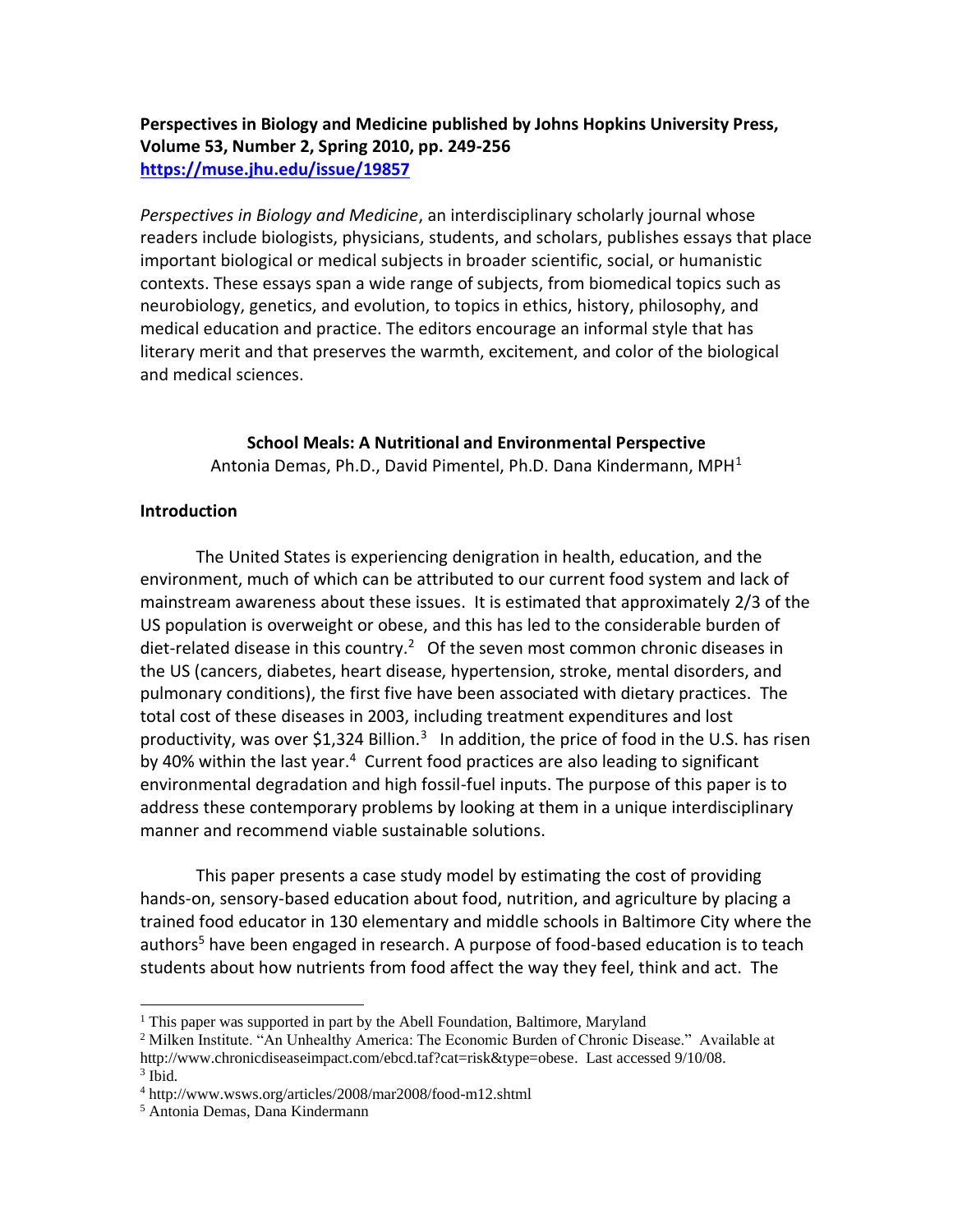cost of this food literacy education is then compared to the medical and societal costs of some of the major diet-related diseases. Such a comparison allows the reader to put into perspective the comparative costs of prevention versus treatment for one of the major public health issues of our time. The authors also propose an alternative meal plan that might help to promote health among the students, and provide a comparison of the nutrient content between this approach and the current one.

After considering some of the major health and financial implications of the existing food system and in particular how this plays out in school meal programs, the paper goes on to consider the associated environmental costs. In this section, the authors address issues such as meat consumption, transportation and food miles, packaging and the amount of land that is required per pupil per year to produce the currently offered meals. The authors then make predictions of the potential differences in energy and environmental costs between the alternative meal plan and the current meal plan. Thus, this paper compares the cost of classroom education about food, nutrition, and agricultural issues to the cost of treating diet-related diseases and examines some of the current environmentally unsustainable practices in food production.

## **Childhood Obesity**

The U.S. rate of childhood obesity has more than doubled over the past two decades.<sup>6</sup> Children are at special risk of developing life-long chronic diseases because the habits they form while young become increasingly difficult to change as they enter adulthood. Childhood obesity is of grave concern because it can be a gateway condition for a host of chronic, diet-related diseases such as heart disease, type-2 diabetes, gallbladder disease, osteoarthritis, and some types of cancer. Many of the diet-related diseases are now appearing in children as young as age seven. For example, a recent study found that obese children begin to show signs of heart disease at a much younger age than previously expected.<sup>7</sup> Because of the lifelong financial and quality of life impacts of chronic diseases, it is crucial that greater effort be placed on early prevention.

One important way to address the growing problem of childhood obesity is through a concerted educational effort that will provide students with the intellectual skills they need to make healthy food choices. Children need to understand the connection between nutrition and health so that they will be able to make wise decisions to protect their health and prevent disease. Schools represent the ideal setting to provide such education; the meals provided at school should then reflect and reinforce these lessons and facilitate healthy food behaviors.

<sup>6</sup> http://www.obesity.org/subs/childhood/prevalence.shtml

<sup>7</sup> Lorch SM, Sharkey A. Myocardial Velocity, Strain, and Strain Rate Abnormalities in Healthy Obese Children. Journal of Cardiometabolic Syndrome. 2007 Winter; 2(1):30-4.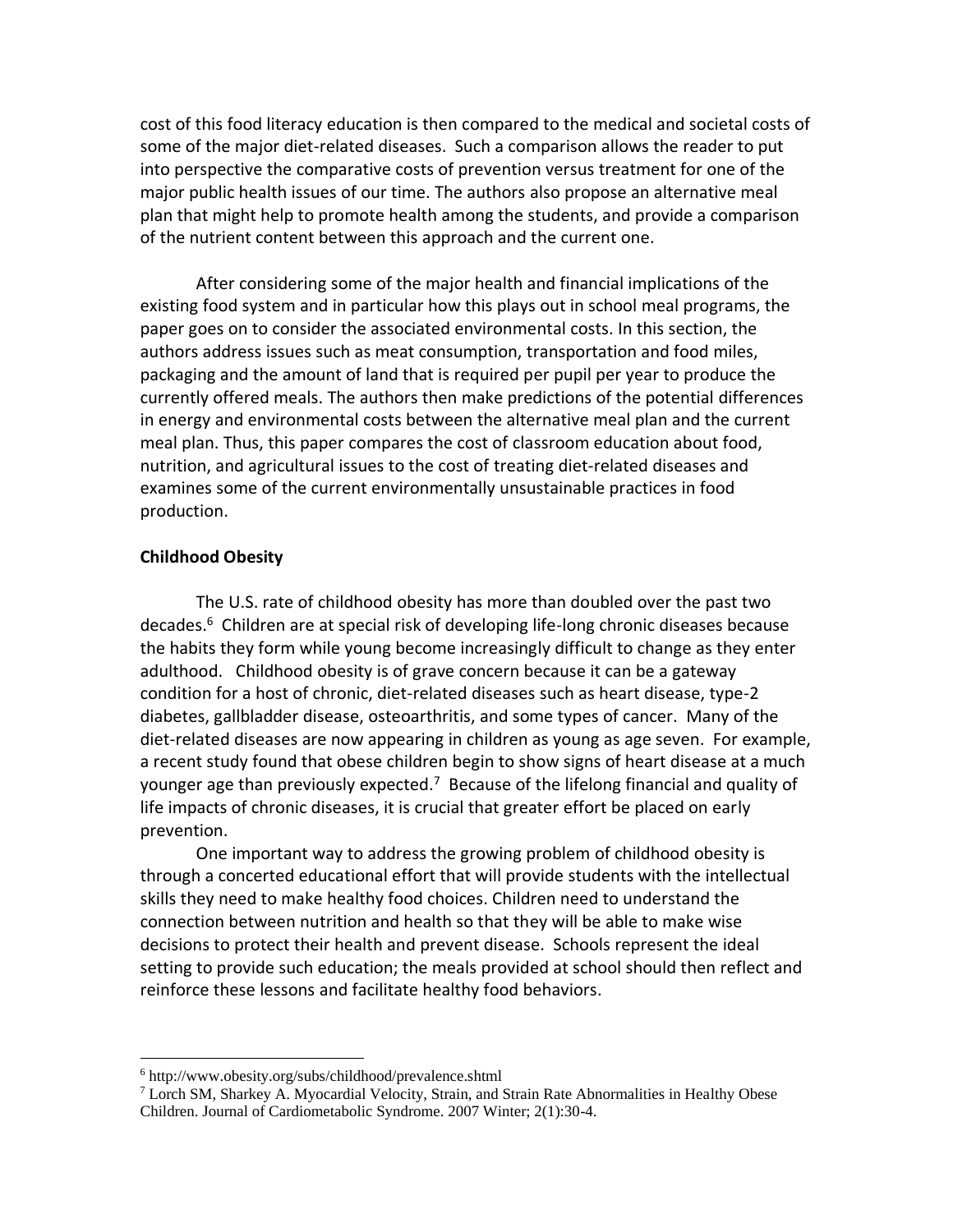#### **School Meals**

One of the major contributing factors in the childhood obesity epidemic is the school food environment. Schools serve children breakfast and lunch every day and should be models of health-promoting meals and practices. In order to accomplish this, there must be educational coordination between the classroom and the cafeteria in which teachers and food service support each other's efforts.

The USDA (United States Department of Agriculture) administers the school meals programs. They are also responsible for the Commodity Program that provides subsidies for surplus food items, which are then served in school meals. In many cases, the commodity foods served to children are not selected with nutrition as a main criterion as many of these items are highly processed such as chicken nuggets.

By USDA's own data, fewer than 2% of children meet the USDA recommendations for fruit, vegetable, and whole grain consumption. $8$  There is widespread agreement among nutrition experts that fruits, vegetables, and whole grains promote health and help prevent the development of many chronic diseases.<sup>9</sup> In fiscal year 2007, USDA estimates that 30.5 million children consumed school-provided meals each day<sup>10</sup>, and many children eat these meals for up to twelve years. Unfortunately, more than 85% of U.S. schools exceed the limits set for saturated fat content in school meals.<sup>11</sup> Children from lower-income families are especially vulnerable because they rely on free and reduced-price meals from the USDA-run breakfast and lunch program for at least two-thirds of their daily calories. They may also eat USDA snacks if they participate in after-school programs held at the school.

The USDA has a protein, grain, fruit, vegetable, and milk requirement that must be met in order for the school district to be reimbursed by the government for serving school meals. The protein is usually a processed meat item such as a hot dog and is often deep-fried such as chicken nuggets. The grain is typically white bread or the breading that goes on to fried products. The vegetable is often French Fries. The most commonly offered fresh vegetable is iceberg lettuce, of which 95% is water. The fruit is often processed in corn syrup or provided as "juice," which is mainly sugar in the form of high fructose corn syrup.

Milk is required for every meal despite the fact that many of the students who qualify for free or reduced meals are lactose intolerant. In particular, about 60-80% of African Americans, 80% of Hispanics, and 100% of Asian and Native Americans are lactose intolerant; in contrast, about 2% of Northern Europeans are lactose intolerant.<sup>12</sup> The symptoms of consuming lactose-containing foods when one is lactose intolerant include nausea, abdominal pain, and flatulence. Furthermore, the flavored chocolate

<sup>&</sup>lt;sup>8</sup> "Children's Diets in the Mid-1990's," U.S. Department of Agriculture, January 2001

<sup>&</sup>lt;sup>9</sup> Campbell, T. Colin, The China Study, The Most Comprehensive Study of Nutrition Ever Conducted, Benbella Books, Dallas, TX, 2004.

<sup>10</sup> http://www.fns.usda.gov/cnd/Lunch/AboutLunch/NSLPFactSheet.pdf

<sup>&</sup>lt;sup>11</sup> "School Nutrition Dietary Assessment Study II: Summary of Findings," US Department of Agriculture, April 2001, http://www.fns.usda.gov/oane/MENU/Published/CNP/FILES/SNDAIIfindsum.htm

<sup>12</sup> http://www.medicinenet.com/script/main/art.asp?articlekey=63934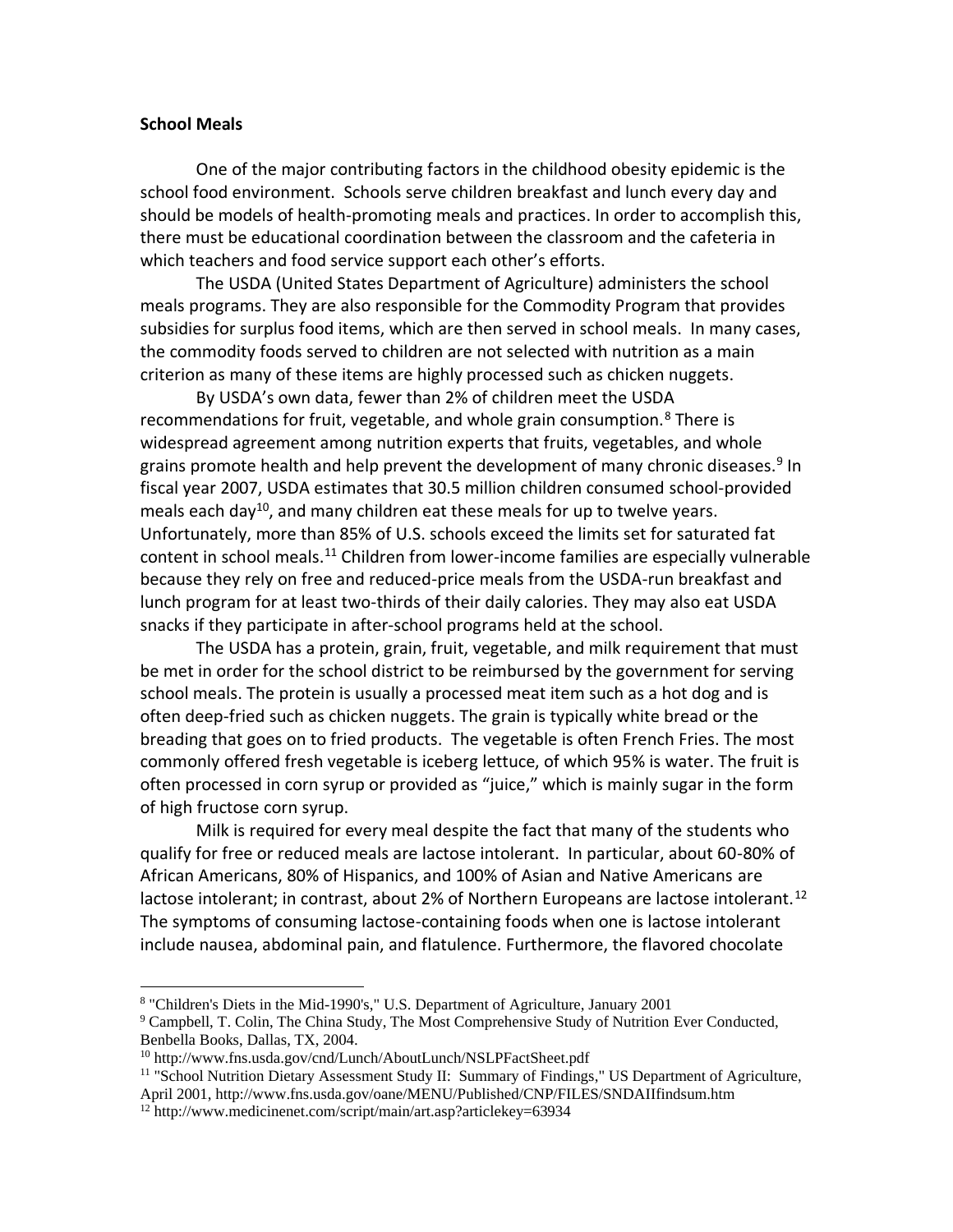and strawberry low-fat milks (1% milk actually gets 23% of its calories from fat, 2%, 35% calories from fat) contain added sugars with the second ingredient as high fructose corn syrup. The added sugar in 1% chocolate milk adds 13 grams to the total 25 grams of sugar and supplies 170 calories in this drink; the sugar added to 1% strawberry milk adds 17 grams of sugar to this drink's total 29 total grams of sugar and supplies 180 calories<sup>13</sup>. In contrast, Mountain Dew is 31 grams total sugar and 110 calories. So the flavored milks are more calorie dense than the typical soda.

In a report issued by the nutrition division of the American Association of Pediatrics, despite recognition that the vast majority of non-European ethnic groups are lactose intolerant, children are recommended to consume 2 servings of milk/dairy products (though in smaller servings or partially fermented in the form of yogurt or cheese for lactose intolerant individuals). This recommendation is based on a concern about calcium deficiency and a belief that children will not consume other calcium-rich foods such as dark green vegetables.<sup>14</sup>

While the authors of this paper agree with the importance of meeting the recommended intake of calcium for proper growth, introducing children to calcium-rich vegetables would provide additional health benefits and would avoid the problem of lactose intolerance. When one considers that the majority of minority students come from ethnic backgrounds that have a high prevalence of lactose intolerance and are the primary recipients of free USDA meals where dairy is their required beverage, it makes sense that GI disturbances would result after consuming milk. Educators need to look at this fact as a possible contributor to behavior disturbances. Also, most students do not have ready access to water and are likely dehydrated to some degree, especially in the warmer months. This results in cramps and headaches which also affect student performance yet hydration if rarely addressed as an issue affecting student behavior.

#### **Environmental Implications of Current Diet**

In addition to the significant health complications that are associated with current American dietary patterns, there are serious environmental implications that must also be considered. Although Americans make up about 4% of the world population, we consume about 25% of the total fossil fuels.<sup>15</sup> In the US, about 19% of this fossil fuel energy goes to the food system.<sup>16</sup> This energy is used throughout the entire food cycle – from production to processing to packaging to transportation to waste removal. With the ever-increasing reality of decreasing fossil fuel supplies and increasing costs, there is a pressing need for the food system to become much more energy-efficient.

<sup>13</sup> Bowman, Ruth A, Dissertation, University of Minnesota, January, 2007, page 60. (Dr. Bowman studied the FFL program and the Baltimore school lunch program as part of her dissertation research).

<sup>&</sup>lt;sup>14</sup> American Heart Association, Gidding S, Dennison B, Birch L, Daniels S, Gilman M, Lichtenstien A, Thomas K, Steinberger J, Stettler N, and Van Horn L. Dietary Recommendations for Children and Adolescents: A Guide For Practitioners. Available at: aappolicy.aappublications.org/cgi/reprint/ pediatrics;117/2/544.pdf. 8/24/05. Last Accessed 9/20/2008.

<sup>15</sup> **Dunn 2001 – NEED SPECIFIC REFERENCE. From Pimental's article on Food Energy Inputs. <sup>16</sup> Pimental. Food Energy Inputs article – NEED SPECIFIC REFERENCE. 2006.**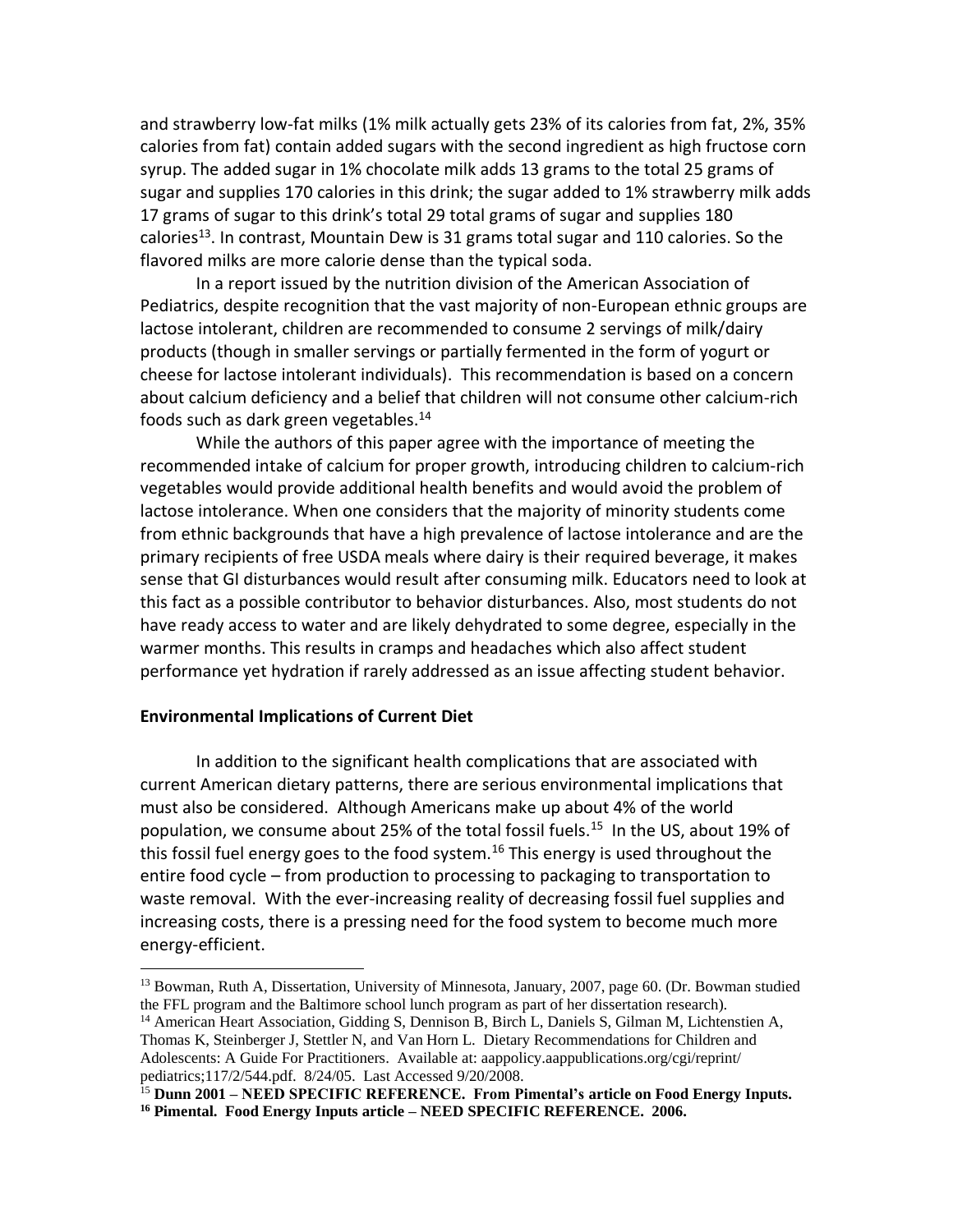One of the most significant contributors of this fossil fuel dependence in our food system is the role of meat consumption. It has been estimated that the average American consumes approximately twice as much protein as the recommended daily allowance (RDA is 46-60 g).<sup>17</sup> The average American consumes about 114 g of protein each day, of which 74 g is animal-based protein.<sup>18</sup> On average, about 2 kcal of fossil fuels is invested to harvest 1 kcal of a crop; in comparison, an average of 25 kcal is needed to produce 1 kcal of animal protein. This represents greater than 10 times the energy input needed to produce the same amount of grain protein.<sup>19</sup> In addition, about 45 million tons of plant protein is fed to livestock each year just to produce 7.5 million tons of animal protein.<sup>20</sup> The following table shows the differences in energy input to energy output for various plant-based and animal-based protein $^{21}$ :

| ັ້                          | Food                | Input:Output Ratio (kcal) |
|-----------------------------|---------------------|---------------------------|
| <b>Plant-based protein</b>  | Corn (conventional) | 1:4                       |
|                             | Soybean             | 1:3.8                     |
|                             | Rice                | 1:2                       |
|                             | Wheat               | 1:2.1                     |
|                             | Potato              | 1:1.3                     |
|                             | Cabbage             | 1:1.3                     |
|                             | Orange              | 1:1                       |
|                             | Apple               | 1:0.61                    |
|                             | Tomato              | 1:0.26                    |
| <b>Animal-Based Protein</b> | Lamb                | 57:1                      |
|                             | <b>Beef Cattle</b>  | 40:1                      |
|                             | Grass-fed cattle    | 20:1                      |
|                             | Pork                | 14:1                      |
|                             | Turkey              | 10:1                      |
|                             | Chicken             | 4:1                       |
|                             | Eggs                | 39:1                      |
|                             | Milk                | 14:1                      |

In addition to reducing meat consumption, there are many other ways to decrease the energy input of our current food system. The average American consumes about 2,146 lb of food each year<sup>22</sup>; about 82% of this food is processed.<sup>23</sup> About 55% of fruits and vegetables, 100% of flour and other cereal products, and 99% of caloric

<sup>17</sup> **Mathews 2006 - NEED SPECIFIC REFERENCE. From Pimental's article on Food Energy Inputs.**

**<sup>18</sup> FAOSTAT 2005 NEED SPECIFIC REFERENCE. From Pimental's article on Food Energy Inputs**

**<sup>19</sup> Pimental. Food Energy Inputs article – NEED SPECIFIC REFERENCE. 2006**

**<sup>20</sup> Pimetnal 2004 - NEED SPECIFIC REFERENCE. From Pimental's article on Food Energy Inputs.**

<sup>21</sup> Pimental. **Food Energy Inputs article – NEED SPECIFIC REFERENCE. 2006**

<sup>22</sup> USCB 2007

<sup>23</sup> USDA 2006.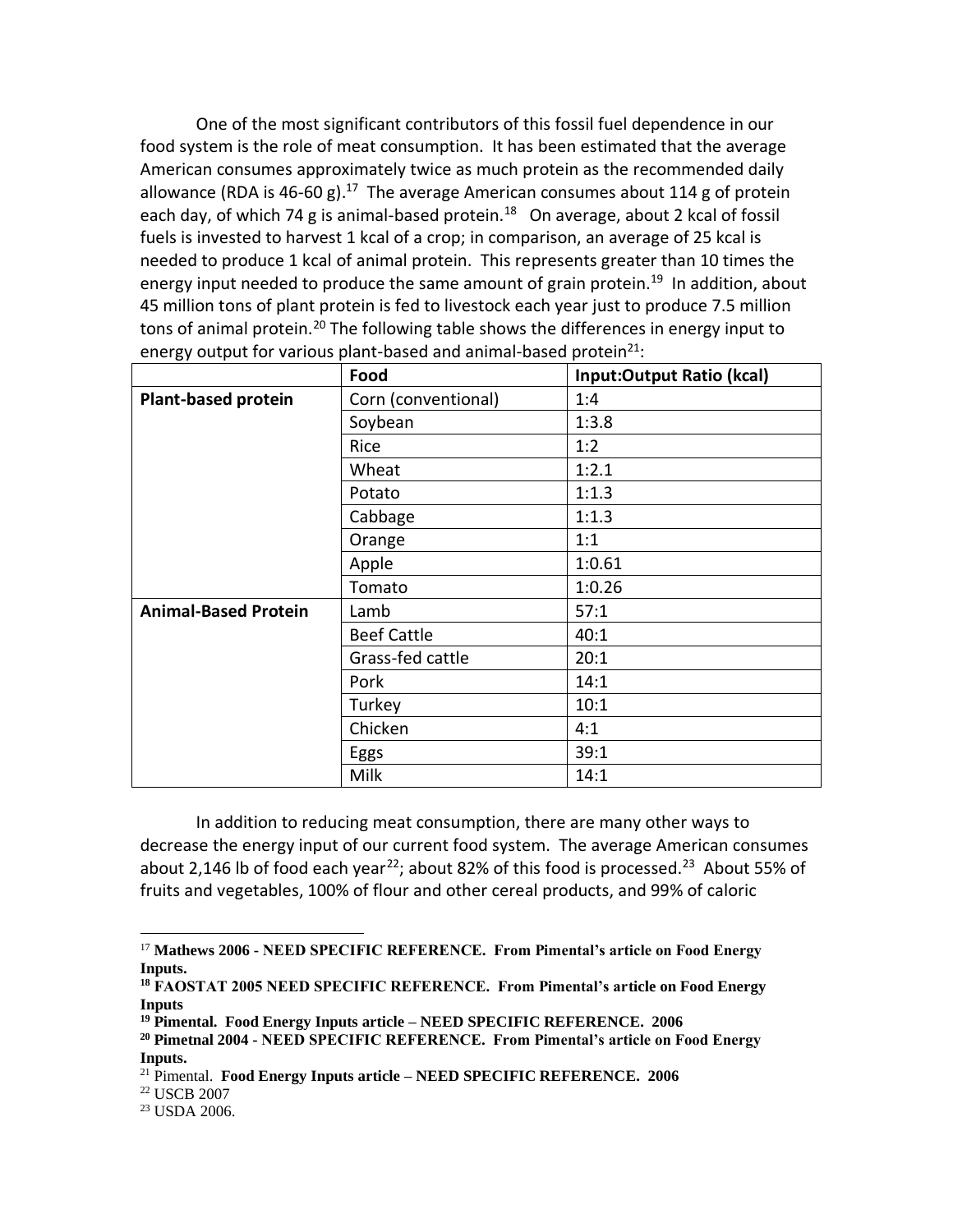sweeteners are processed.<sup>24</sup> Breakfast cereals and freeze-dried foods (such as frozen vegetables) are among those foods that utilize the largest amount of energy for processing.

Energy costs can be further reduced by changes in packaging, transportation, and waste production and removal. About 4% of US petroleum is used to make plastic packaging.<sup>25</sup> In addition to the necessary high-energy input, disposal of plastic is a major problem; plastics last between 200-500 years in a landfill.<sup>26</sup> On average, food is transported about 2,400 km from farm to table, leading to significant fossil fuel input and environmental degradation.<sup>27</sup> Finally, there is considerable waste in our current food system. Americans are supplied with an average of 3,800 kcal of food each day; of this only about 2,744 kcal are consumed and 1,026 are lost as wasted food.<sup>28</sup>

While there are many obstacles in the way of change to our current food system, there are many steps that can be taken to decrease or lessen the environmental impacts. Viable solutions include: limiting meat consumption; increasing intake of fresh fruits and vegetables and minimally processed whole grains; purchasing local foods whenever possible; growing more foods in personal or community gardens; preserving seasonal food via low-input technologies such as root cellars and drying, and decreasing both daily caloric intake and the amount of food waste. All of these strategies can be implemented at the school-meal level.

#### **Baltimore: A Case Study**

#### **Baltimore City**

Childhood obesity and its related diseases is a national concern, and are especially prevalent in some of our big cities. Baltimore has been consistently rated among the top 25 cities in the U.S. with the highest rates of obesity over the past five years.<sup>29</sup> It is critical that concerted efforts are made to educate children to try to prevent the development of obesity and the chronic diseases that are associated with it. Minority students are especially vulnerable as reflected in the chart below, developed by the Center for Disease Control.<sup>30</sup>

<sup>24</sup> USDA 2003.

 $25$  Pimental  $2006$  – Food Energy Inputs.

<sup>26</sup> Earthshell 1999, Pavlath and Robertson 1999.

<sup>&</sup>lt;sup>27</sup> Pirog and Benjamin 2003. WorldWatch 2002.

<sup>28</sup> USDA 2003.

<sup>&</sup>lt;sup>29</sup> Men's Fitness, 2005, 2004, 2003, 2002, 2001 & 2000, U.S. Census Bureau statistics were used to determine the most populated U.S. cities at the time of the survey. Fourteen categories were used as "indicators, risk factors or relevant environmental determinants affecting fitness, obesity and health."

<sup>&</sup>lt;sup>30</sup> Source: CDC, National Center for Health Statistics, National Health and Nutrition Examination Survey. Ogden et. al. JAMA. 2002;288:1728-1732.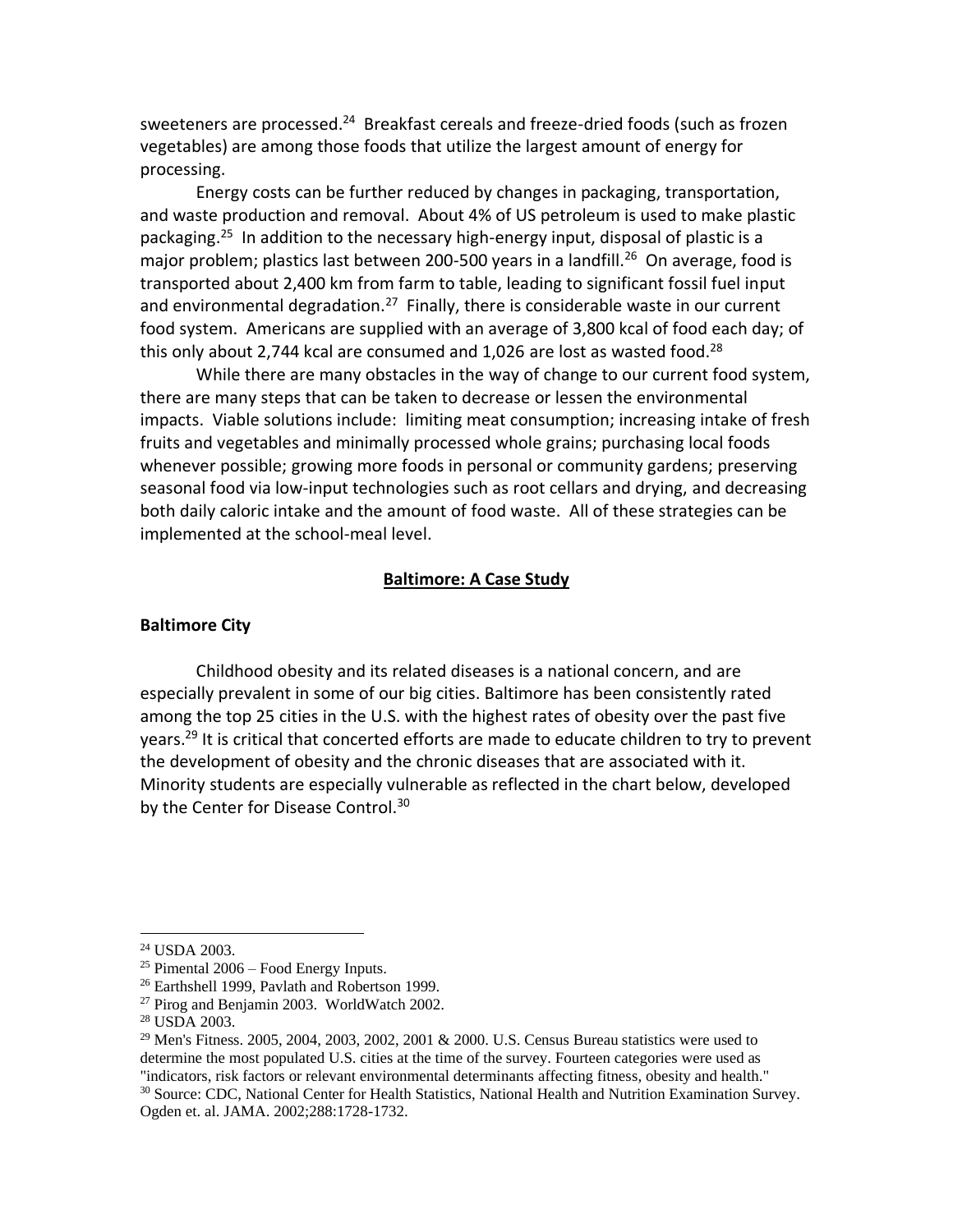|                                 | Children<br>(Ages 6 to 11)<br>Prevalence (%) |                | <b>Adolescents</b><br>(Ages 12 to 19)<br>Prevalence (%) |                |
|---------------------------------|----------------------------------------------|----------------|---------------------------------------------------------|----------------|
|                                 |                                              |                |                                                         |                |
| Race                            | Overweight                                   | <b>Obesity</b> | Overweight                                              | <b>Obesity</b> |
| <b>Black (Non-</b><br>Hispanic) | 35.9                                         | 19.5           | 40.4                                                    | 23.6           |
| <b>Mexican</b><br>American      | 39.3                                         | 23.7           | 43.8                                                    | 23.4           |
| <b>White (Non-</b><br>Hispanic) | 26.2                                         | 11.8           | 26.5                                                    | 12.7           |

According to figures from the U.S. Census Bureau, $31$  64.3% of the population within the city of Baltimore is African American, 31.6% is White, 1.7% is Hispanic or Latino, and 1.5% is Asian. Therefore, the majority of students in Baltimore are at a higher risk than the national average for developing obesity-related problems.

Poverty is also associated with increased risk for diet-related diseases. Childhood poverty has been cited as the greatest predictor of heart disease because of its association with limited access to nutritious foods, poor shelter, and added stress. $32$ Within the City of Baltimore, according to the 2004 Census figures, 21.5% of the population lives below the poverty line compared to the state of Maryland average of 9.2%.<sup>33</sup>

## **Baltimore School Meals**

The typical school meal nationwide relies on processed foods. One can see from the pictures taken below of typical meals served in Baltimore schools that the meals are high in processed meats and contain little/no whole grains, fruits or vegetables. (The authors hope there will be changes next year due to the hiring of a new food service director and superintendent who are both supportive of school meal reforms).

<sup>31</sup> http://quickfacts.census.gov/qfd/states/24/2404000.html

<sup>32</sup> http://mailman1.u.washington.edu/pipermail/pophealth/2002-September/000370.html

<sup>33</sup> http://quickfacts.census.gov/qfd/states/24/24510.html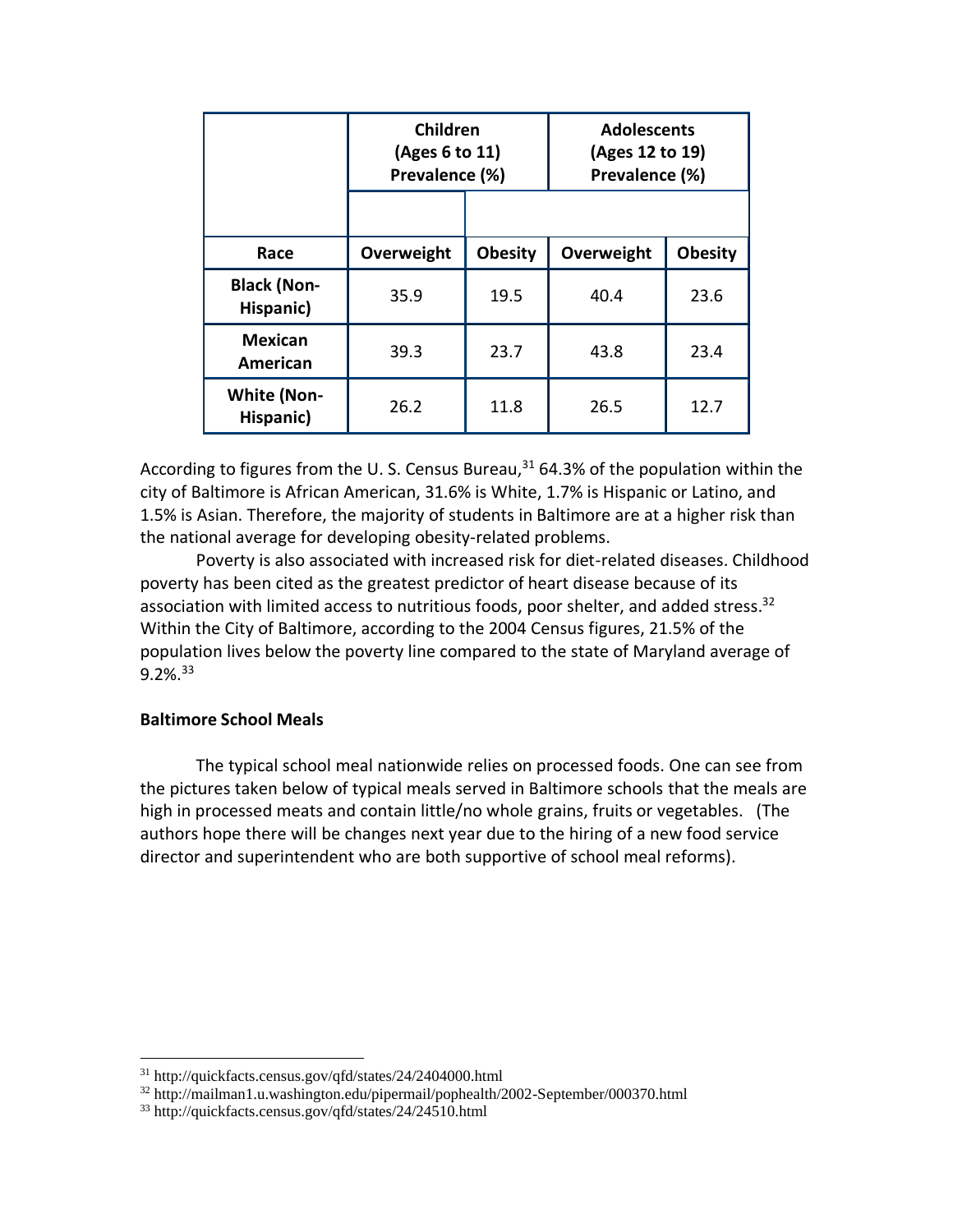

## **Baltimore School Meals, 2006 These meals meet the "Nutrient Requirements" of USDA**

Baltimore, like many cities, has a high rate of participation in the USDA free and reduced lunch program with 73% of its students qualifying. The district has been under contract to have meals trucked up from Brooklyn, New York because they do not have a central kitchen in Baltimore and most of the individual school kitchens have been out of operation. Meals are pre-cooked and assembled at the New York location and then trucked to all of the Baltimore City schools. Although the new food service director wants to change this system, he is under contract to continue it until the contract.

To summarize the energy impact of delivering meals to schools in the current system the following figures have been calculated:<sup>34</sup>

Approximately 50,000 lunches transported 3X/week from Brooklyn, New York and delivered to Baltimore schools

# **Kcal of energy for current system:**

2,830,000 Kcal to transport from NYC 60 Million Kcal to cook 25 Kcal to re-heat Total energy: 368 Million Kcal of energy

Kcal if meals prepared in Baltimore 60 Million Kcal to cook

Difference: 308 Million Kcal of energy

Once delivered to schools within the City, the hot foods are then placed in warming ovens before taken to the serving lines and put on trays along with the cold items which

<sup>34</sup> David Pimentel, Cornell University, 2008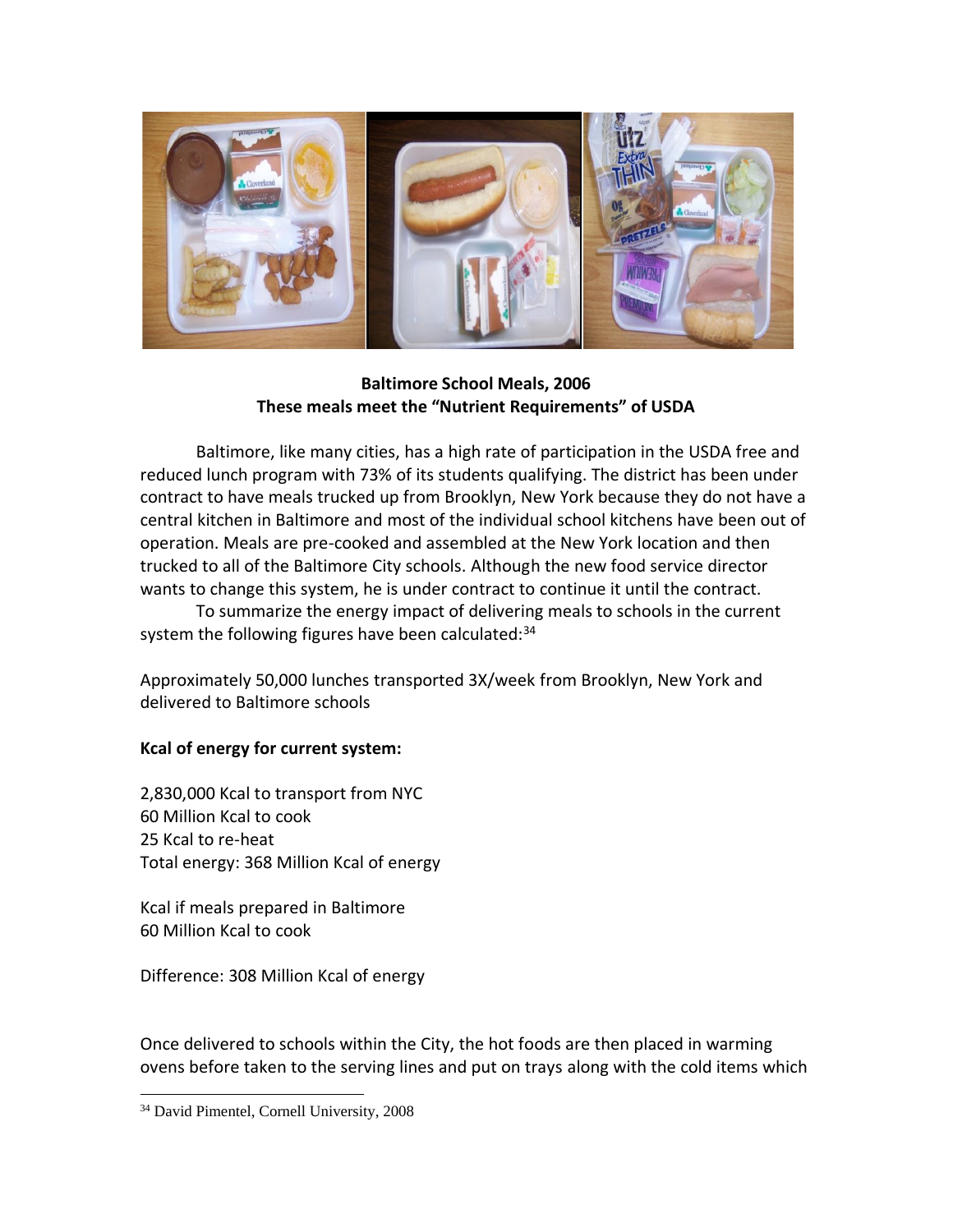are usually prepackaged. The foods are served on Styrofoam trays that are tossed in trash containers along with any uneaten foods when the students have finished their meals. Each Styrofoam tray takes approximately 215 kcal of energy to produce. The plastic bags lining the trash cans are then put in dumpsters and taken to the landfill. The time allowed for the lunch period is limited with a significant amount of it consisting of students waiting in line to be served food and after eating, exiting the cafeteria.



## **Each Styrofoam tray takes approximately 215 kcal of energy to produce**

Another issue that is noteworthy concerns the fact that in most schools lunch comes before recess. Students have been sitting in chairs all morning with limited movement. This sedentary condition is not a natural state of childhood and most schools have either eliminated or drastically reduced physical education programs. Recess may be the only time that students have an opportunity to play and exercise during the school day. Therefore, they are usually anxious to get out onto the playground and this makes them eat even faster. The noise level of the cafeteria is not conducive to lingering over a meal<sup>35</sup> which further encourages students to eat fast and get out onto the playground.

## **The Food Literacy Program in Baltimore – Food for Life**

Better food choices and physical activity are often cited as two major solution areas to the health concerns facing our youth. Food choice is an especially, complex issue that is bound with culture, family, income level, public policy, and industry input. Since schools already play a substantial role in providing food to students and their mission is to educate, they are the ideal place to initiate a positive food literacy program.

The food literacy program that began in Baltimore in 2004 conducted by the Food Studies Institute through grant funds<sup>36</sup> is known as Food for Life (FFL). FFL provides a school-based, whole-community approach to the problem of student health, behavior, and academic achievement. The strategy is to promote healthful eating habits and

<sup>&</sup>lt;sup>35</sup> As part of her Ph.D. dissertation, Cornell University, Dr. Demas found it to be at least 90 decibels.

<sup>&</sup>lt;sup>36</sup> Grants over the past 5 years have come from the Weinberg Foundation, the Abell Foundation, Roswell Foundation, Kreiger Foundation, Baltimore Community Foundation, Center for a Livable Future, Johns Hopkins, Stop and Shop Foundation.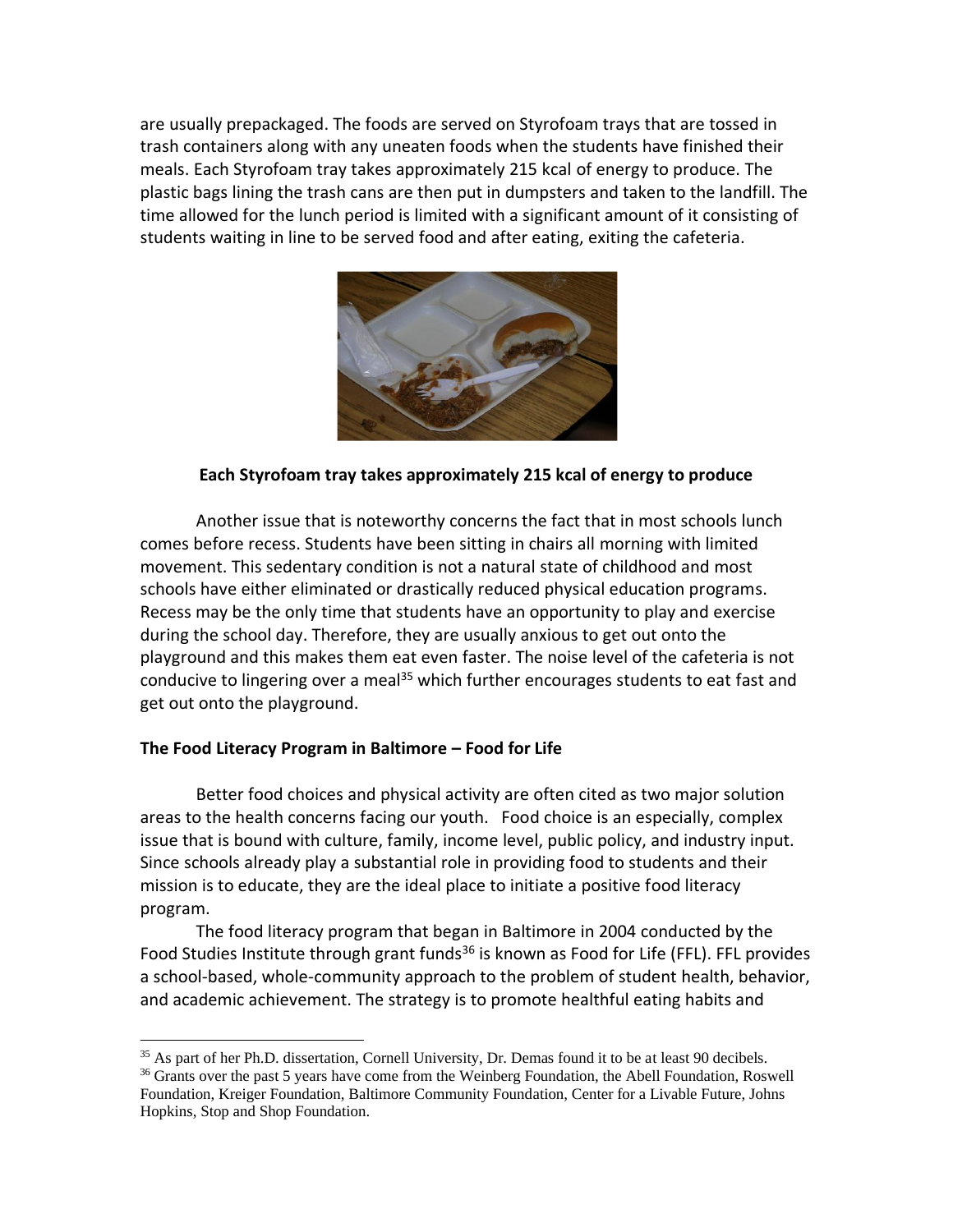physical activity among at-risk children and involves parents, teachers, school administrators, foodservice personnel, health and educational professionals, and community members. It is part of a research-based program that utilizes the awardwinning curricular strategy<sup>37</sup> through the Food is Elementary (FIE) curriculum that has been successfully implemented in more than 1,500 schools nationwide. By January, 2008, FFL was in eight Baltimore City public schools<sup>38</sup>.

The approach of FIE in introducing food and nutrition concepts is pleasureoriented rather than fear-based. Kids get "turned on" to experiencing health-promoting foods they may not be familiar with, rather than "turned off" to nutrition. FIE does not stigmatize students for their weight or size and promotes positive body images. The skills students learn through FIE are designed to have direct practical application, enhance their life skills, improve their quality of life, encourage an appreciation of people around the world, and acceptance of diversity.Exercise is integrated into the units as students move to music from the culture studied and engage in traditional exercise or dance of that culture. Tapes of music from around the world are used with each unit so that students appreciate the musical sounds that have evolved as cultural expressions in diverse regions of the world. This promotes music appreciation as well as understanding of basic rhythms and instruments.

## **Comparison of typical meals and recommended meals**

In this section, an alternative lunch menu has been proposed and analyzed. This meal plan has been developed with both nutrition and energy inputs in mind. Whenever possible, fresh local foods should be used in place of canned or frozen foods. Students typically are not in touch with seasonality because they are detached from food production and can eat tropical foods year round in cold climates. Also, this plan significantly decreases the amount of meat-based protein, and increases the amount of calcium derived from non-dairy sources. We recommend cooking on-site; this allows for decreased reliance on processed, pre-packaged foods, fewer food transportation miles, and a significant reduction in the amount of Styrofoam and plastic wrapping. Finally, the meals will hopefully be appealing to students (which will be more likely after student exposure to these foods through the food literacy program), and therefore food waste will be decreased.

<sup>37</sup> Demas, Antonia, Ph.D., *Food Acceptance in the Elementary Classroom as a Means of Gaining Acceptance of Diverse, Low-fat Foods in the School Lunch Program*, Dissertation, Cornell University, January, 1995. Awards: USDA, *Most Creative Implementation of the Dietary Guidelines*, 1994; Society for Nutrition Education, *Excellence in Nutrition Education*, 1994/

<sup>&</sup>lt;sup>38</sup> Hampstead Hill Academy, Stadium School, Green School, Southwest, City Springs, Patterson Park, Midtown Academy, Mount Washington – all public inner-city schools.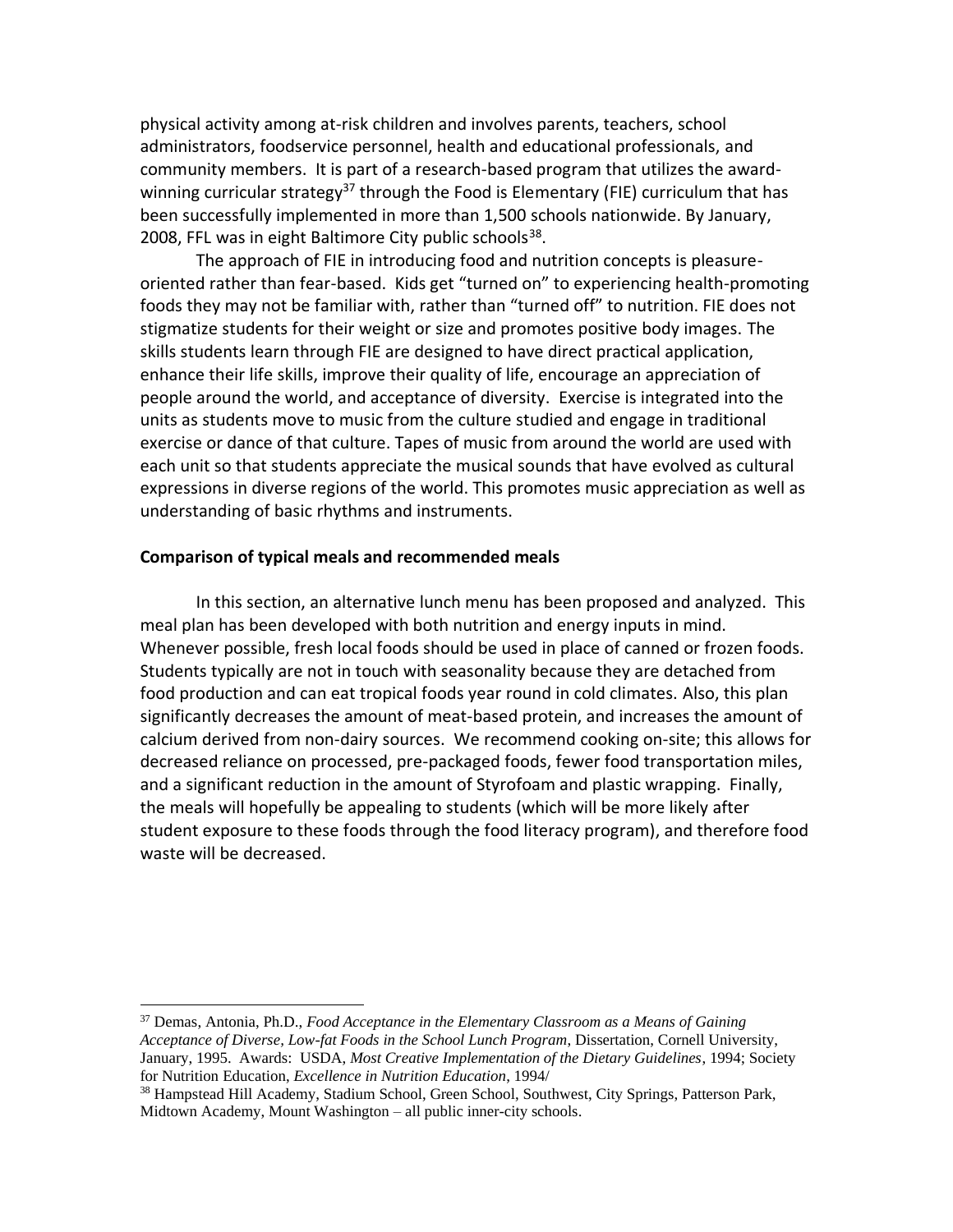## **Menu Analysis**

- Hot  $Dog 1$  each
- White Roll 1 each
- Tater tots  $-\frac{1}{2}$  cup
- Canned fruit in syrup  $-\frac{1}{2}$  cup
- Strawberry milk  $\frac{1}{2}$  pint

## **Standard Lunch Menu Healthy Lunch Alternative**

- 3 Sisters Casserole (kidney beans, squash,  $corn$ ) – 1 cup
- Cornbread 1 serving
- Cabbage Salad  $\frac{1}{2}$  cup
- Baked Apple  $-1$  each
- Water 16 oz



**Baltimore Standard School Lunch Mealthy School Lunch** 



Menu Analysis – done by Melissa Mahoney, dietician, Baltimore City Schools using USDA Nutri-Kids software

| <b>Nutrient</b>           | <b>Standard Menu Values</b> | <b>Healthy Alternative Values</b> |
|---------------------------|-----------------------------|-----------------------------------|
| Calories                  | 680                         | 366                               |
| Total Fat/ Saturated      | 26.74 / 9.03 grams          | 4.40 $/$ 0.79 grams               |
| Sodium                    | 1416 milligrams             | 751 milligrams                    |
| Cholesterol               | 43 milligrams               | 13 milligrams                     |
| <b>Total Carbohydrate</b> | 88.76 grams                 | 71.81 grams                       |
| Protein                   | 27.47 grams                 | 13.49 grams                       |
| Fiber                     | 5.07 grams                  | 15.45 grams                       |

The typical lunch has approximately double the number of calories, six times as much fat, double the sodium, and a third as much fiber as the healthy alternative. The figure concerning cholesterol for the healthy menu is not accurate because the computer program does not recognize cornbread made without eggs or butter. The accurate figure should be zero cholesterol for the healthy alternative meal.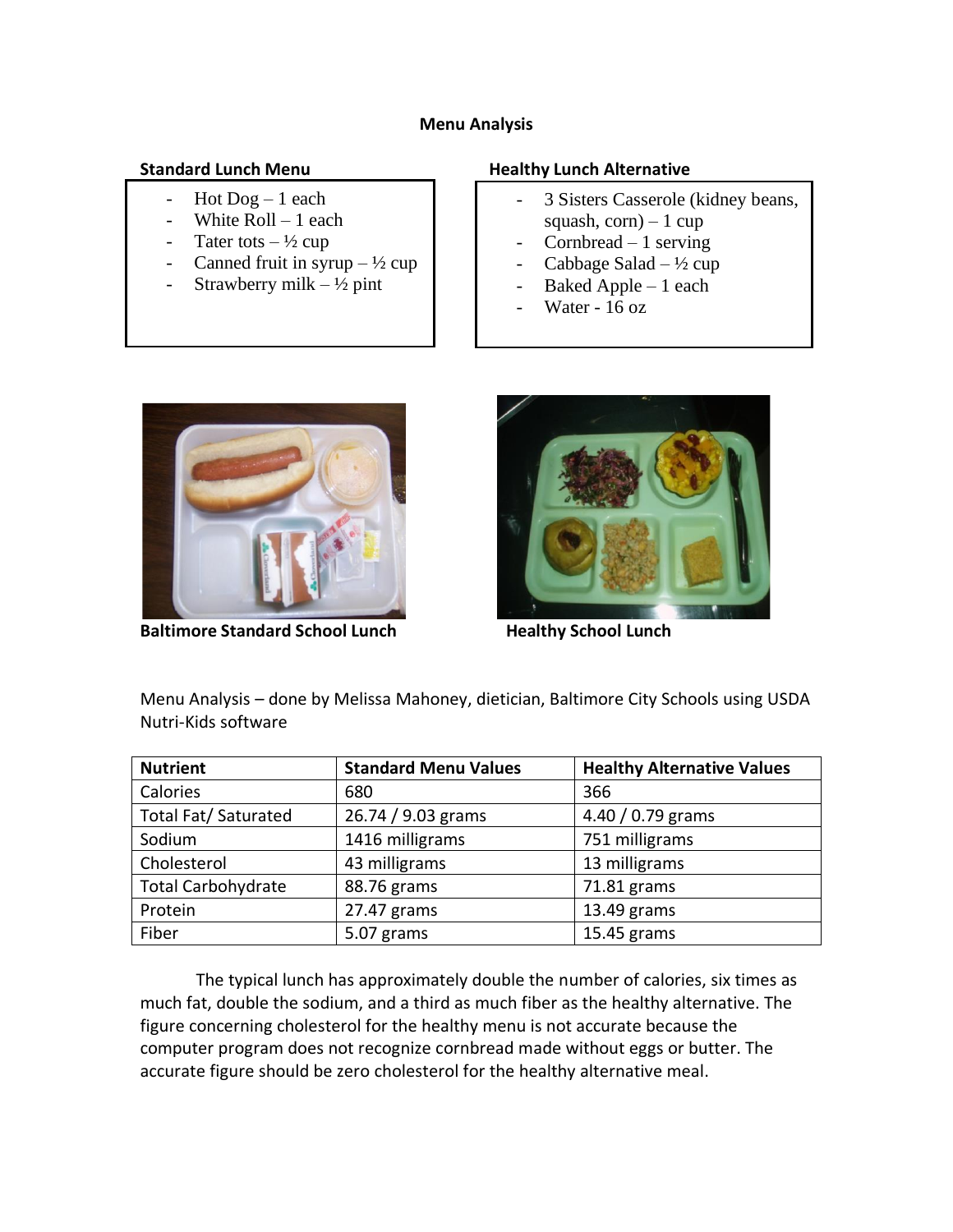In terms of the approximate amount of kcal in energy to produce the above meals, the breakdown is as follows: 39

| <b>Standard Lunch Menu</b>       | Inputs (kcal) |
|----------------------------------|---------------|
|                                  |               |
| Hot Dog - 1 each                 | 1600          |
| White Roll - 1 each              | 588           |
| Tater tots                       | 40            |
| Canned fruit in syrup            | 621           |
| Strawberry milk                  | 3327          |
| <b>Total</b>                     | 6176          |
|                                  |               |
| <b>Healthy Lunch Alternative</b> |               |
| 3 Sisters Casserole              |               |
| kidney beans                     | 136           |
| Squash                           | 510           |
| Corn                             | 560           |
| Cornbread                        | 600           |
| Cabbage Salad                    | 37            |
| <b>Baked Apple</b>               | 205           |
| Water - 16 oz                    | 0             |
| Total                            | 2048          |

# Energy Inputs for Standard vs. Healthy Lunch

The amount of calories of energy to produce the typical, unhealthy lunch is approximately three times as much as a healthier seasonal menu.

As can be seen in the above tables, there are considerable differences in both nutrient content and potential environmental impact of the two meals. These differences have significant implications for both the health of the students as well as the health of the planet.

The average food has traveled approximately 1500 miles<sup>40</sup> before it reaches our table. It is estimated that the amount of land required per child to grow enough food to sustain them for a year is one acre. This figure is up to a third less if the child is vegetarian or vegan.<sup>41</sup> Our current agricultural practices are depleting the nutrients in our soil at an alarming rate. It is estimate that it takes approximately 500 years to replace one inch of topsoil.<sup>42</sup> In addition, 1 kg of animal protein requires 100 times more fresh water to produce than 1 kg of plant protein.<sup>43</sup> US livestock currently consume 7 times more grain (in the form of whole grains) than US human population.

<sup>39</sup> David Pimentel, 2008

<sup>40</sup> Pimentel *et al* : Reducing Energy Inputs in the US Food System

 $41$  Ibid.

<sup>42</sup> Pimentel, Kounang, 1998

<sup>43</sup>Pimentel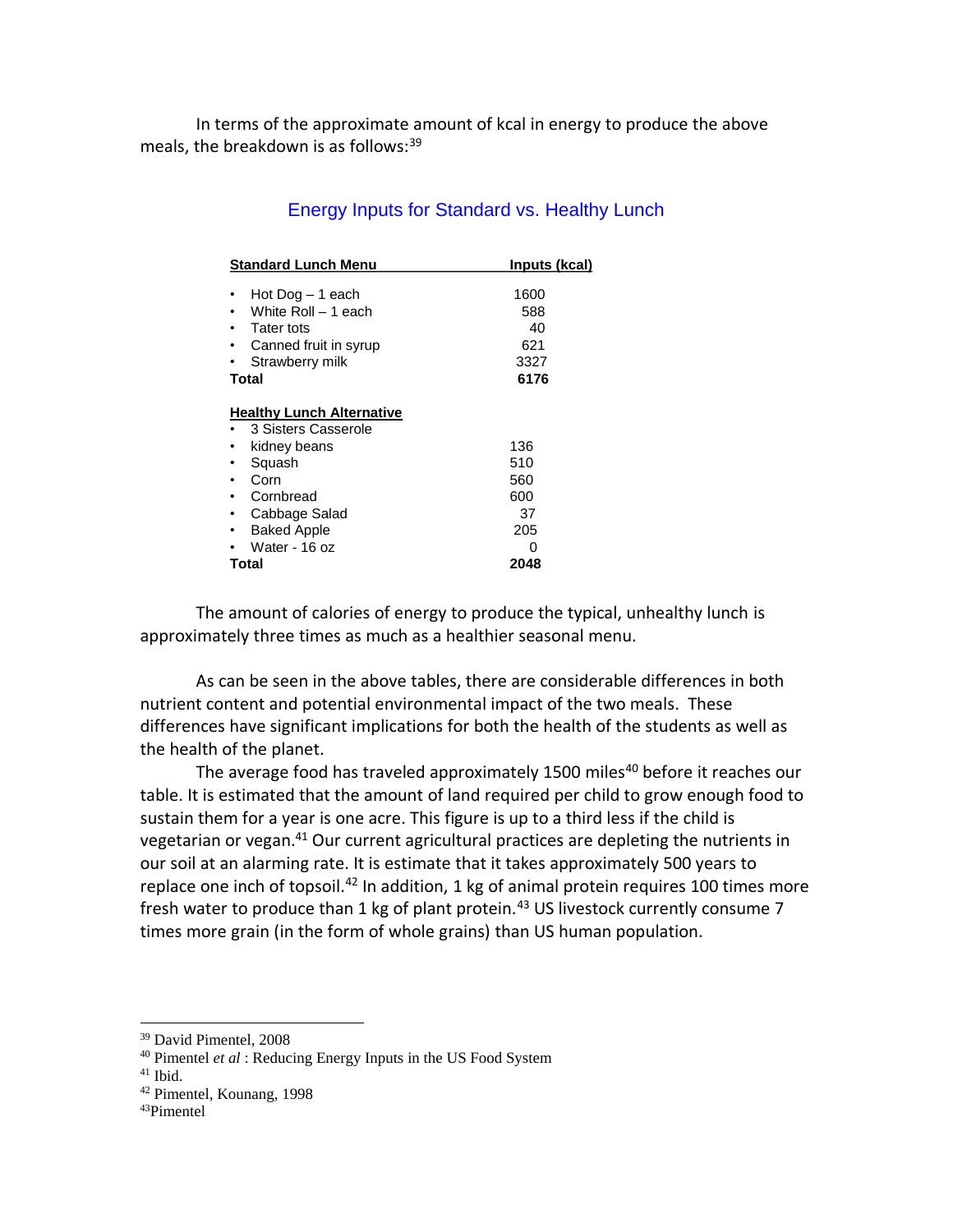The grains consumed by US livestock could feed approximately 840 million people if they followed a plant based diet<sup>44</sup> and therefore could help to alleviate world hunger.

The above analysis considered the nutritional and environmental advantages of choosing a meal plan that is based upon locally procured, plant-based meals that are prepared on-site. The FFL program should serve as an impetus for school meal reform by educating students and providing positive exposure to healthy, plant-based foods. This education will likely increase students' acceptance of healthier meals once they are offered as part of the school meals.

#### **Cost Analysis**

In addition to understanding the immediate nutritional differences between the meal options, it is valuable to consider the long-term health and economic implications of exposing children to an educational program that will make them want a healthier meal from a young age. To that end, the authors conducted a cost analysis of expanding the FFL program to the approximately 130 public elementary and middle schools in Baltimore City.<sup>45</sup> Cost analyses are useful because they can help inform resourceallocation decisions. Once an inventory of the resources and associated costs necessary for a program has been compiled, policy makers can then more easily decide between one or more potential program options. Threshold analyses can also be done to determine whether a program can be labeled cost-saving and/or cost-effective. A program is considered cost-effective if it achieves an overall balance of costs to consequences.<sup>46</sup>

To conduct the cost analysis, the author<sup>47</sup> chose a time period for the FFL program to be delivered, and inventoried all the costs expected during that time. Please see the appendix for the full version of this paper. The time period chosen for this analysis was one school year, or approximately nine months. The number of students served was estimated to be 13,000. This number was chosen because about 100 students per school currently participate in the program as it has been implemented in the eight Baltimore City schools. There are about 130 public elementary and middle schools in Baltimore City, and if we assume that 100 students would participate in each of these schools, then a total of about 13,000 students would be included in the scaleup. The program would include one hour of formal food education per week for each class, as well as several opportunities for after-school food and gardening activities.

<sup>44</sup> Pimentel & Pimentel, 2003

 $45$  The original version of this cost analysis was submitted by one of the authors of this study as a term paper for a class entitled "Translating Research Into Public Health Programs and Policies," taught by David Holtgrave at the Johns Hopkins Bloomberg School of Public Health. A full copy of this paper can be found in the appendix.

<sup>46</sup> Trentacoste N, Holtgrave D, Collins C, and Abdul-Quader A. "Disseminating Effective Behavioral Interventions for HIV Prevention: A Cost Analysis of a Risk-Reduction Intervention for Drug Users," *Journal of Public Health Management Practice* 10, no. 2 (2004): 130-139.

 $47$  Dana Kindermann did this for one of her classes at Johns Hopkins as a graduate student with assistance from Antonia Demas and others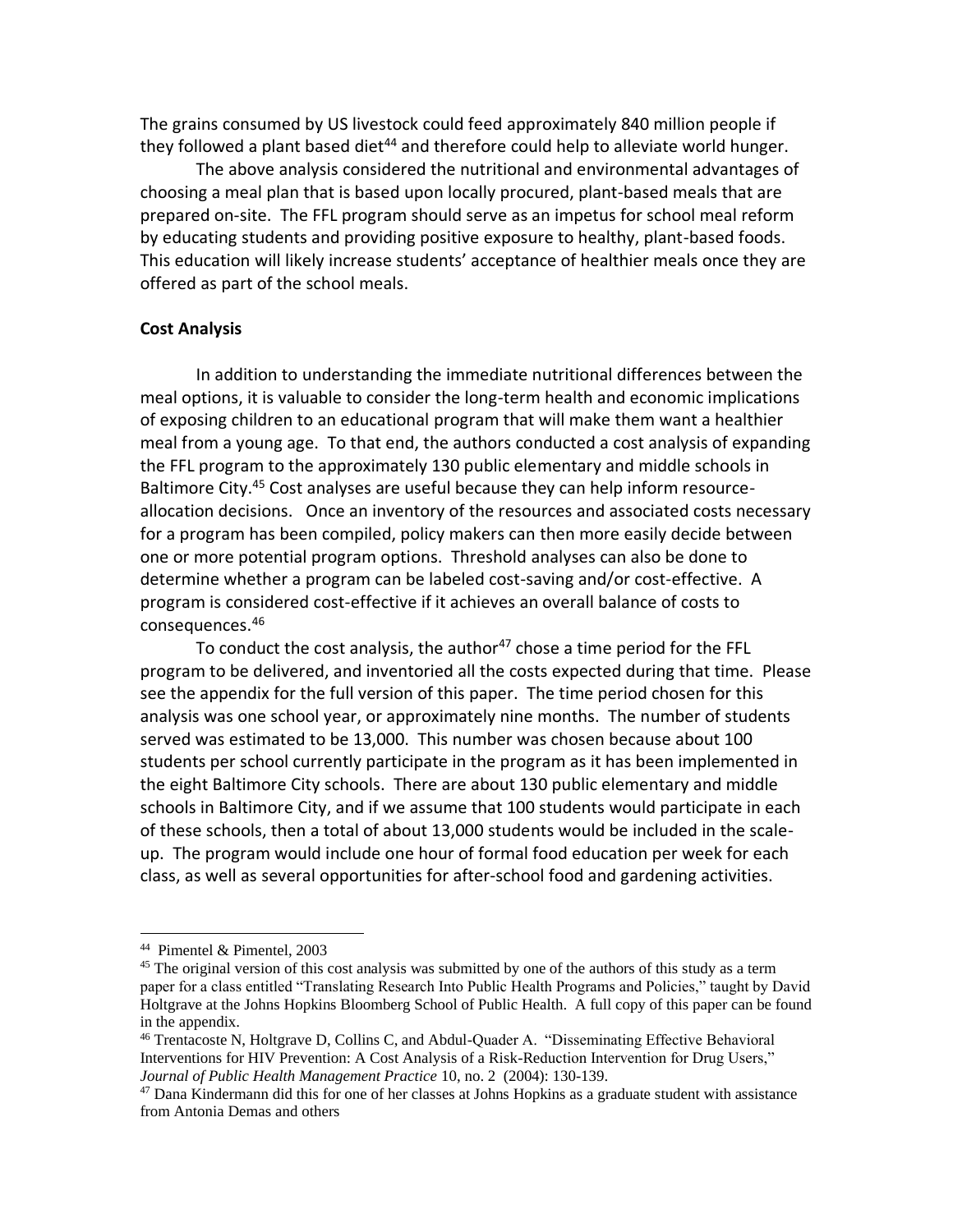The cost of implementing the program in 130 schools so that 13,000 students would be able to participate would be approximately \$229 per student, or \$22,900 per school. The most significant costs included the salary of the food educators (one per school), as well as the cost of the cooking supplies, food for each class, and gardening materials (each school would have a school garden). While the upfront costs of expanding the FFL program to all public elementary and middle schools seem high, this must be seen in light of the value of promoting healthy lifestyles and prevention of dietrelated disease.

In 2007, the total national cost of diabetes in the U.S. was estimated at \$174 billion (including cost of treatment and lost productivity), and the average individual cost of treating diabetes for one year was about \$6,650.<sup>48</sup> Experts estimate that about 45% of new diabetes patients are being identified in large pediatric centers,<sup>49</sup> and a recent CDC study estimated that 1/3 of children born in 2000 will develop diabetes in their lifetime.<sup>50</sup> As the students participating in the FFL program are elementary school and middle school age, many fit into this category. Based on this model, it can be estimated that about 4,333 of the 13,000 students who might participate in the FFL program will develop diabetes in their lifetime. If we then compare the cost of the FFL program per person (\$229) to the average cost of treating diabetes for one year (\$6,650), the cost now seems relatively small.

The authors then determined how many cases of diabetes would need to be prevented for the FFL program to be considered cost effective. The net cost of implementing the FFL program in 130 Baltimore City schools can be estimated by subtracting the product of the cost of treating diabetes for one year and the number of cases of diabetes averted because of participation in the program from the cost of the program. If the net cost is negative, it can be considered cost-saving. The formula is as follows:

Net Cost = Cost of FFL Program  $-$  (# cases of diabetes averted)(cost of diabetes/year)

Because we don't know how many cases of diabetes might be averted among the 13,000 students that would participate in the FFL program, the true net cost can't be determined. Instead, threshold analyses can help determine how many cases would need to be averted for the net cost to be zero (the cost-saving threshold). If the net cost is zero, the formula can be rearranged as follows:

<sup>48</sup> American Diabetes Association. "Economic Costs of Diabetes in the U.S. in 2007," *Diabetes Care*, 31, no.3 (2008):1-20.

 $^{49}$  Fagot-Campagna, A. "Emergence of type 2 diabetes mellitus in children: epidemiological evidence." *Journalof Pediatric Endocrinology & Metabolism* 13 (2000) 1395-402.

<sup>50</sup> Narayan KM, Boyle J, Geiss L, Saaddine J, Thompson T. "Impact of Recent Increase in Incidence on Future Diabetes Burden, US, 2005-2050," *Diabetes Care*, Vol 29, no. 9 (2006): 2114-1226.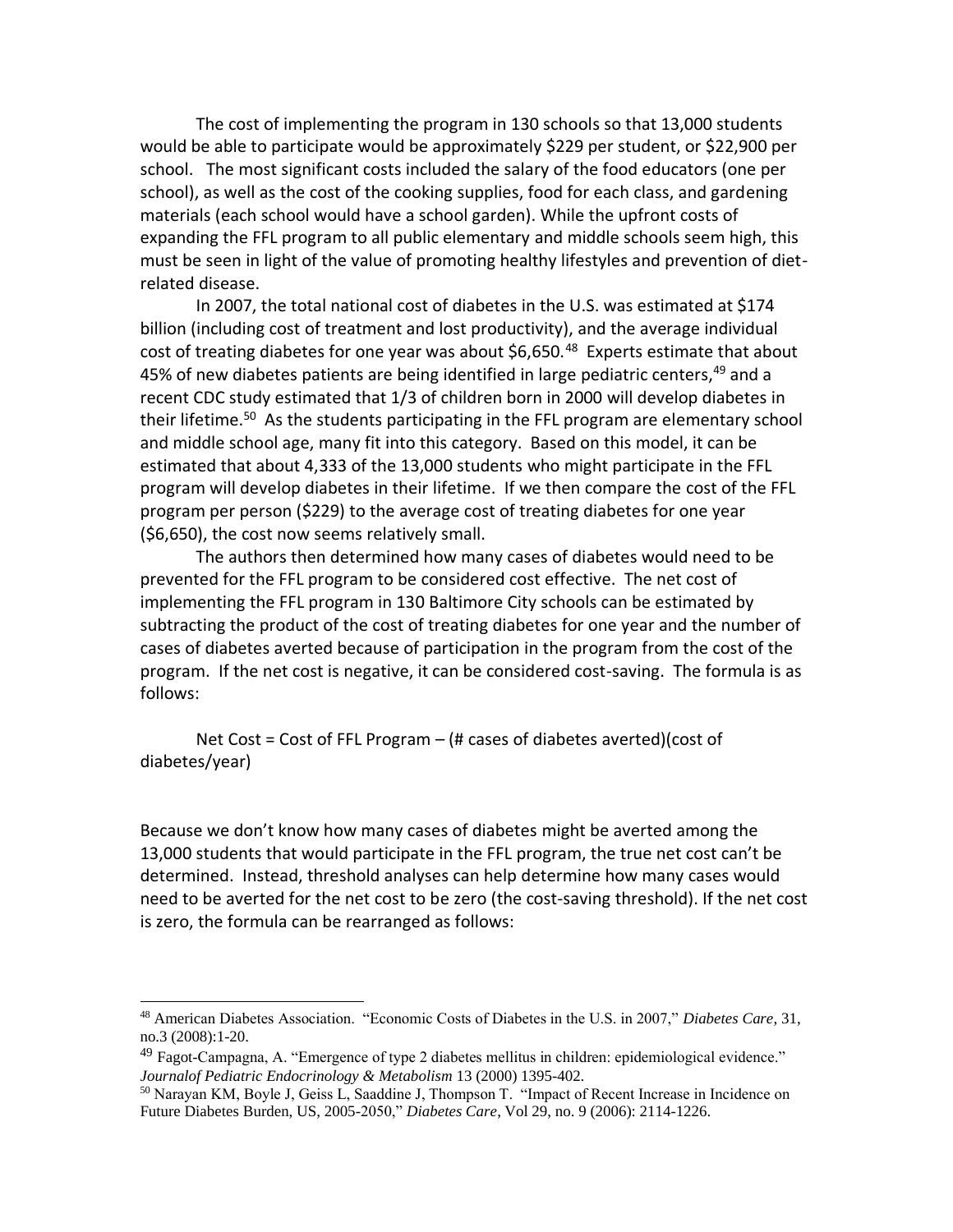# **(Cost of FFL program)/ (Cost of diabetes/year) = # of cases averted**

If we estimate that 4,333 students develop diabetes, their total average cost of treatment for one year would be  $$28,814,450$  (4,333 students x  $$6,650$ ). The cost of the FFL program for one year for 13,000 students has been estimated as \$2,536,928. Therefore, 0.88 cases of diabetes must be prevented (for at least one year) by the FFL program for it to be considered cost saving  $(52,536,928 / 528,814,450 = 0.088$  cases). In other words, the program would need to prevent less than one case of diabetes among the 4,333 students that would be expected to develop the disease to be considered cost effective.

Diabetes is only one chronic disease that has been shown to be heavily influenced by diet and exercise. The following table outlines several other diet-related diseases, which now cause the greatest morbidity and mortality in this country, and their estimated costs to society<sup>51</sup>:

| Disease/Condition    | <b>Estimated Yearly</b><br><b>Societal Cost</b><br>(treatment and<br>lost productivity)<br>(in Billions of US<br>Dollars) | <b>Percent of</b><br><b>Americans with</b><br>condition |
|----------------------|---------------------------------------------------------------------------------------------------------------------------|---------------------------------------------------------|
| Obesity/Overweight   | 78.5                                                                                                                      | 65                                                      |
| Hypertension         | 312                                                                                                                       | 12.6                                                    |
| <b>Heart Disease</b> | 169.35                                                                                                                    | 6.6                                                     |
| <b>Stroke</b>        | 35.69                                                                                                                     | 0.8                                                     |

As stated earlier, five of the seven most common chronic diseases in this country are associated with diet and exercise lifestyle choices (diet related: diabetes, heart disease, hypertension, stroke, cancer, + / - diet related: mental disorders and pulmonary conditions). While no direct association is currently available, it might be expected that students participating in a food literacy program such as FFL would have a decreased risk of developing some of these diet-related diseases. As the upfront costs of this program are significantly smaller than the cost of these diseases, there is a clear value of expanding the FFL program to a greater number of schools.

## **Summary comparing cost of FIE and Diabetes**

http://www.chronicdiseaseimpact.com/ebcd.taf. Statistics on Obesity/Overweight from the CDC: "Overweight and Obesity: Economic Consequences." Last updated 5/2007. Available at http://www.cdc.gov/nccdphp/dnpa/obesity/economic\_consequences.htm

<sup>51</sup> Statistics on Heart Disease, Hypertension and Stroke from The Milken Institute's 2003 Report: "An Unhealthy America: The Economic Burden of Chronic Disease." Available at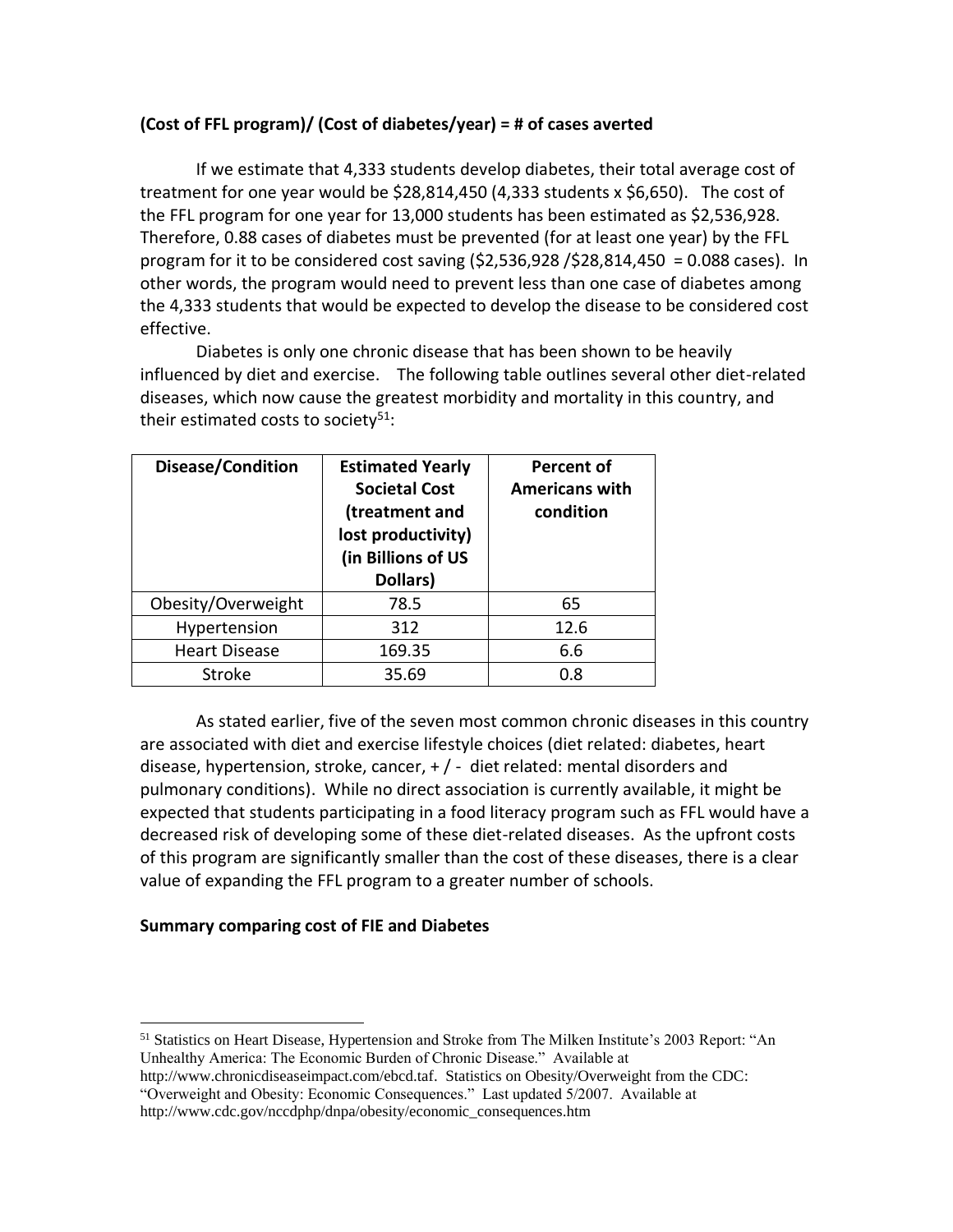- $\triangleright$  The analysis found that if FIE could prevent one case of Diabetes among the 130 schools participating (about 13,000 students), the program could be considered cost-saving
- ➢ The estimated average per person cost of FIE for one year is about \$229
- $\triangleright$  The average cost of diabetes treatment for one year is \$6,650.
- $\triangleright$  About 1/3 of young people are expected to develop diabetes in their lifetime
- $\triangleright$  If the program could prevent 1 case among the 4,333 students expected to develop diabetes (1/3 of 13,000), it would be cost-effective to implement the program

#### **Conclusion and Recommendations**

The above analysis used Baltimore City as a case study of the value of reforming school meals with greater consideration given to their health, educational, and environmental implications over time. The current meal plan is contributing to the spiraling epidemic of child obesity and the health complications that will undoubtedly result from this. It is also centered around meals which require a high energy input to produce but are deficient in many of the nutrients required for health promotion. Under the current system, these meals contribute to significant waste environmentally because of the extensive amount of packaging used, most of which ends up in landfills. Very few schools have a substantial food composting systems in place and most of the food items that end up in the trash would not be appropriate for composting because they contain animal product and are heavily processed with chemicals.

The authors have suggested an alternative meal plan strategy that is based on plant-based, locally procured and prepared meals. The acceptance of such meals should be paired with an effort to educate and expose children to alternative and healthier foods through a weekly food literacy class integrated with the academic curriculum. The analysis indicates that adopting a food literacy program such as FFL and reforming school meals will have significant economic, health, educational, and environmental benefits.

It is unrealistic to mandate Wellness Policies that set guidelines for nutrition education without funds for implementing these policies or consequences for not putting them in action. While the intention of raising awareness about student health concerns is important, it needs to be supported by appropriate resources to carry out the plan. The FFL program's current dependence on grant funds limits broader implementation of the program.

In addition to the health implications of traditional school-provided breakfast and lunches, there are also potential student behavior and academic implications connected to serving these meals. Though complex in nature from a sociological, physical, and psychological perspective, student behavior and academic performance can be linked in varying degrees, to poor nutrition. Yet very few schools, researchers, or policymakers have addressed these issues in an integrated manner that directly focuses on the unique role nutrients play in terms of these issues. We literally "are what we